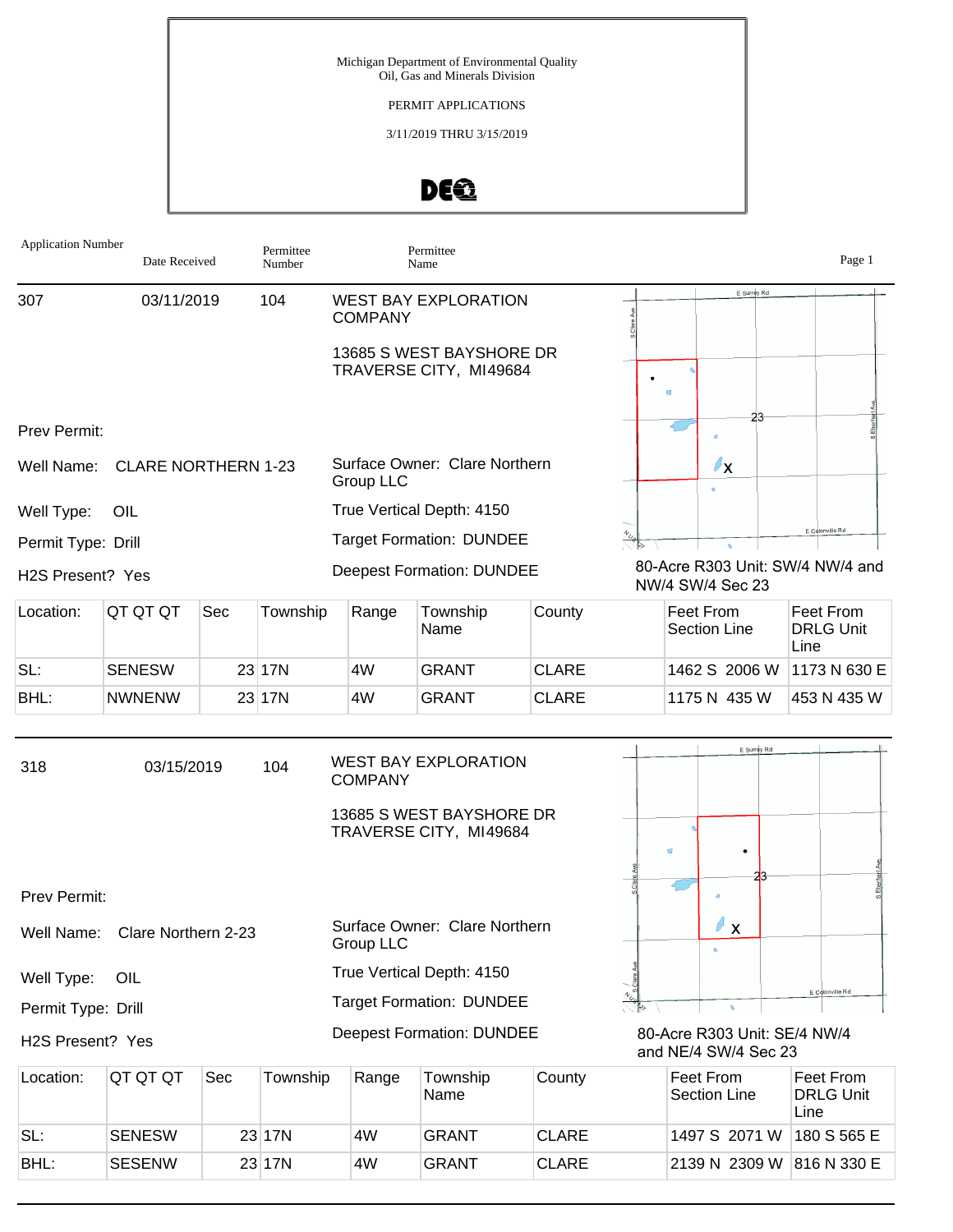Updated Permits

3/11/2019 THRU 3/15/2019

# DEQ

Permit Number Permittee Number Permittee<br>Name Name Page 1

## **RECORD OF CHANGE OF WELL STATUS:**

39157 5953

H L BROWN OPERATING LLC 300 WEST LOUISANA PO BOX 2237 MIDLAND, TX 79702

API Well Number: 21-133-38644-02-00

Well Name: RUWE & GULF 1-19A

Change Date: 2/20/2019

| Location | <b>JOT OT OT</b> | <b>Sec</b> Township | Range | <b>Township Name</b> | County         | Feet From Section<br>Line | <b>IFeet From DRLG</b><br>Unit |
|----------|------------------|---------------------|-------|----------------------|----------------|---------------------------|--------------------------------|
| ISL:     | <b>SWSESE</b>    | 19 I 18 N           | 10W   | <b>LINCOLN</b>       | IOSCEOLA       | 484 S 711 E               |                                |
| IBHL:    | <b>INENWNE</b>   | 30 <sub>18N</sub>   | 10W   | LINCOLN              | <b>OSCEOLA</b> | 46 N 1296 W               | 1274 S 1296 W                  |

True Vertical Depth: 9730

Proposed Rework: Reworked to Perforate & Test Current Formation Comment: RCOWS forn cement squeezing Gleenwood perfs, moved Reworked to Perforate & Test Current Formation Comment: uphole and perfed the Burnt Bluff Fmn., and acidized. 

#### **PERMIT TERMINATIONS:**

61185 6582 INTERSTATE EXPLORATIONS LLC 1331 LAMAR STREET, STE 1370

HOUSTON, TX 77010

API Well Number: 21-045-61185-00-00

Well Name: DOW 1-19

Termination Date: 9/1/2018

| Location | <b>IOT OT OT</b> | <b>Sec</b> | Township           | Range | <b>Township Name</b> | County       | Feet From Section<br>Line | <b>Feet From DRLG</b><br>Unit |
|----------|------------------|------------|--------------------|-------|----------------------|--------------|---------------------------|-------------------------------|
| SL:      | <b>INESWSW</b>   |            | $19$ <sub>4N</sub> | 5W    | <b>ROXAND</b>        | <b>EATON</b> | 671 S 1043 W              | 1651 N 356 E                  |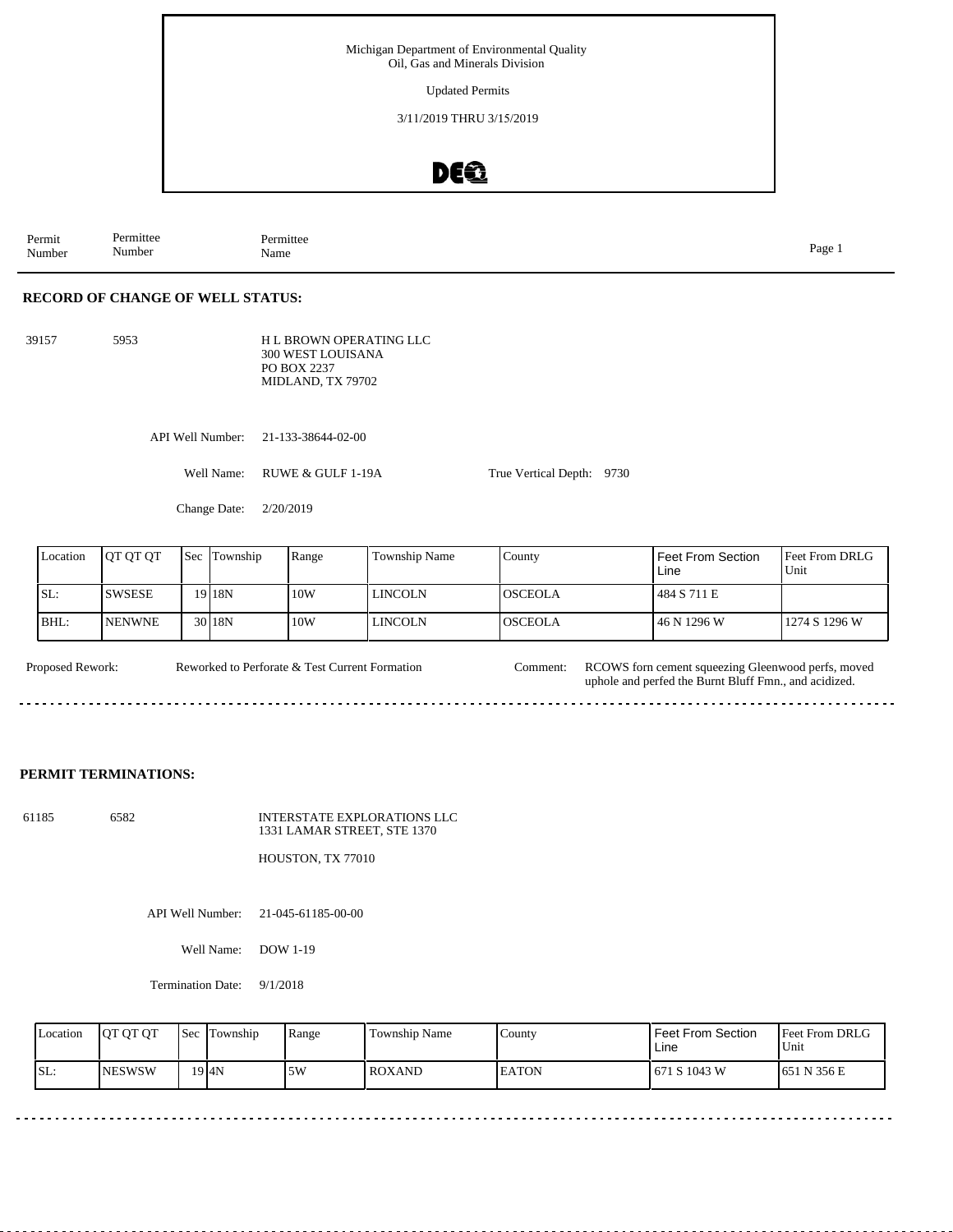Updated Permits

3/11/2019 THRU 3/15/2019

# DE®

| Permit<br>Number | Permittee<br>Number | Permittee<br>Name                                                                                     |  |  |  |
|------------------|---------------------|-------------------------------------------------------------------------------------------------------|--|--|--|
| 61216            | 5320                | <b>SAVOY ENERGY LP</b><br>920 HASTINGS STREET, SUITE A<br>PO BOX 1560<br>TRAVERSE CITY, MI 49685-1560 |  |  |  |
|                  | API Well Number:    | 21-091-62000-00-00                                                                                    |  |  |  |
|                  | Well Name:          | CREQUE 2-20                                                                                           |  |  |  |
|                  |                     |                                                                                                       |  |  |  |

Termination Date: 3/6/2019

| Location | JOT OT OT      | <b>Sec</b> | Township | Range | Township Name | County         | Feet From Section<br>Line | <b>Feet From DRLG</b><br>Unit |
|----------|----------------|------------|----------|-------|---------------|----------------|---------------------------|-------------------------------|
| ISL:     | <b>NWSESW</b>  |            | 20 6 6 S | 4E    | <b>RAISIN</b> | <b>LENAWEE</b> | 1204 S 1543 W             |                               |
| BHL:     | <b>INESWSW</b> |            | 20 6 6 S | 4E    | <b>RAISIN</b> | <b>LENAWEE</b> | 1923 S 990 W              | 1410 N 331 E                  |

61202 5312

PAXTON RESOURCES LLC

132 N OTSEGO AVE GAYLORD, MI 49735

API Well Number: 21-161-61202-00-00

Well Name: JEDELE D4-9 SWD

Termination Date: 3/11/2019

| Location | <b>IOT OT OT</b> | Sec | Township | Range | Township Name | County            | l Feet From Section<br>∟ine | <b>Feet From DRLG</b><br>Unit |
|----------|------------------|-----|----------|-------|---------------|-------------------|-----------------------------|-------------------------------|
| SL:      | <b>INESESE</b>   |     | 9 I 4 S  | ЭE    | <b>SALINE</b> | <b>IWASHTENAW</b> | 1002 S 187 E                |                               |

 $\sim$   $\sim$   $\sim$   $\sim$ 

 $\frac{1}{2} \left( \frac{1}{2} \right) \left( \frac{1}{2} \right) \left( \frac{1}{2} \right) \left( \frac{1}{2} \right) \left( \frac{1}{2} \right)$ 

 $\sim$   $\sim$   $\sim$   $\sim$